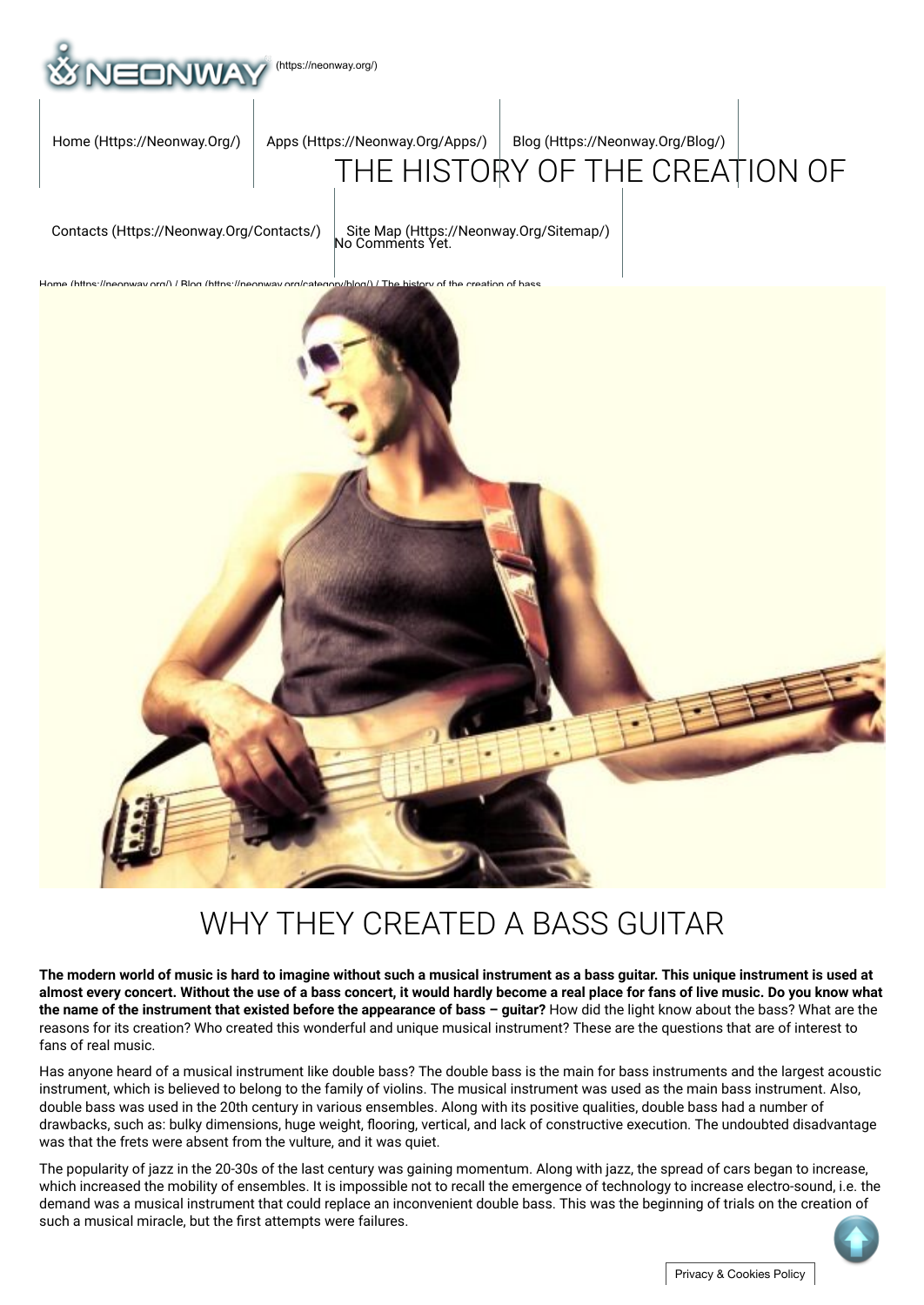Also, at the same time was made bass mandolin, called Gibson Mando-Bas, but it was produced only 18 years (only until 1930). Paul Tutmark is an American musician and industrialist. He created the electro-bass quitar AudioVox No. 736. She had the finishing touches of the current bass guitar, that is, she had a vulture and frets were arranged horizontally and had a wooden body.

It is also worth mentioning Leo Fender, who made a significant contribution to the creation of the bass guitar. Leo Fender – American industrialist, invented the bass quitar "Prestige" in 1951. It was made on the basis of his own electric quitar "Telecaster." "Prestige" was the most successful invention of Leo, which quickly gained popularity among musical instruments. The designs of this musical miracle have become the foundation for the production of bass guitars. A little later, the phrase "bass fender" appeared symbolic for the bass guitar. Leo Fender didn't stop there. In 1960, he produced an improved bass guitar called Jas Bass. It became no less popular from its predecessor.

For several years, Fender was the dominant producer of bass guitars, until rival firms began to develop their own bass guitars. The very first type of bass guitar, which was manufactured by the German firm Hofner in 1955. It was a semi-acoustic bass guitar that had a violin shape. A little later, this prototype became popular only because it became the choice of Paul McCartney (the famous bass player from the Beatles) as the main instrument. Many companies began to produce their own bass guitars, including the famous Gibson Company, which produced various types of bass electric guitars called "SG" and "Les Paul".

These above-mentioned people have turned the music world upside down. Thanks to their enthusiasm and interest in the development of music technology, and love of music, the world has received many types of bass guitars, the sound of which listeners enjoy to this day.

In the 60th century, when rock music began to appear, the bass guitar was able to become the most used musical instrument. This was the beginning for the emergence of new guitars, such as: acoustic, fretless (these two types have a greater number of strings), the emergence of guitars in which electronica is built, the absence of a vulture head, doubled or built strings. It is impossible not to mention the development of technology with playing bass. The thing is that from the guitar went borrowing – lift and taping, which served as the emergence of a specific technique for bass, the types of which are the game of flagoletami slap.

In conclusion, the following factor is that the bass guitar is not a guitar. She got her name because of similarities and external signs. This is a great difference between these two unique musical instruments that have turned the world of music. Of course, it is difficult to imagine the current music without their participation. For fans of rock music bass guitar has become an indispensable instrument that allows you to create real miracles on the stage.

### LEAVE A COMMENT

Logged in as AS (https://neonway.org/wp-admin/profile.php). Log out » (https://neonway.org/wp-login.php? [action=logout&redirect\\_to=https%3A%2F%2Fneonway.org%2Fthe-history-of-the-creation-of-bass%2F&\\_wpnonce=688e6e567b\)](https://neonway.org/wp-login.php?action=logout&redirect_to=https%3A%2F%2Fneonway.org%2Fthe-history-of-the-creation-of-bass%2F&_wpnonce=688e6e567b)

#### Comment

#### SEND

[By using this form you agree with the storage and handling of your data by this website. See our Privacy Policy](https://neonway.org/privacy_policy/) (https://neonway.org/privacy\_policy/)



#### **COPYRIGHT**

© 2018. All Rights Reserved

[Imprint \(https://www.neonway.org/contact/\),](https://www.neonway.org/contact/) [Cookie & privacy policy \(https://www.neonway.org/privacy\\_policy/\)](https://www.neonway.org/privacy_policy/)

When copying our copyrighted material, our website must be mentioned as the original source.

#### **SITE SEARCH**